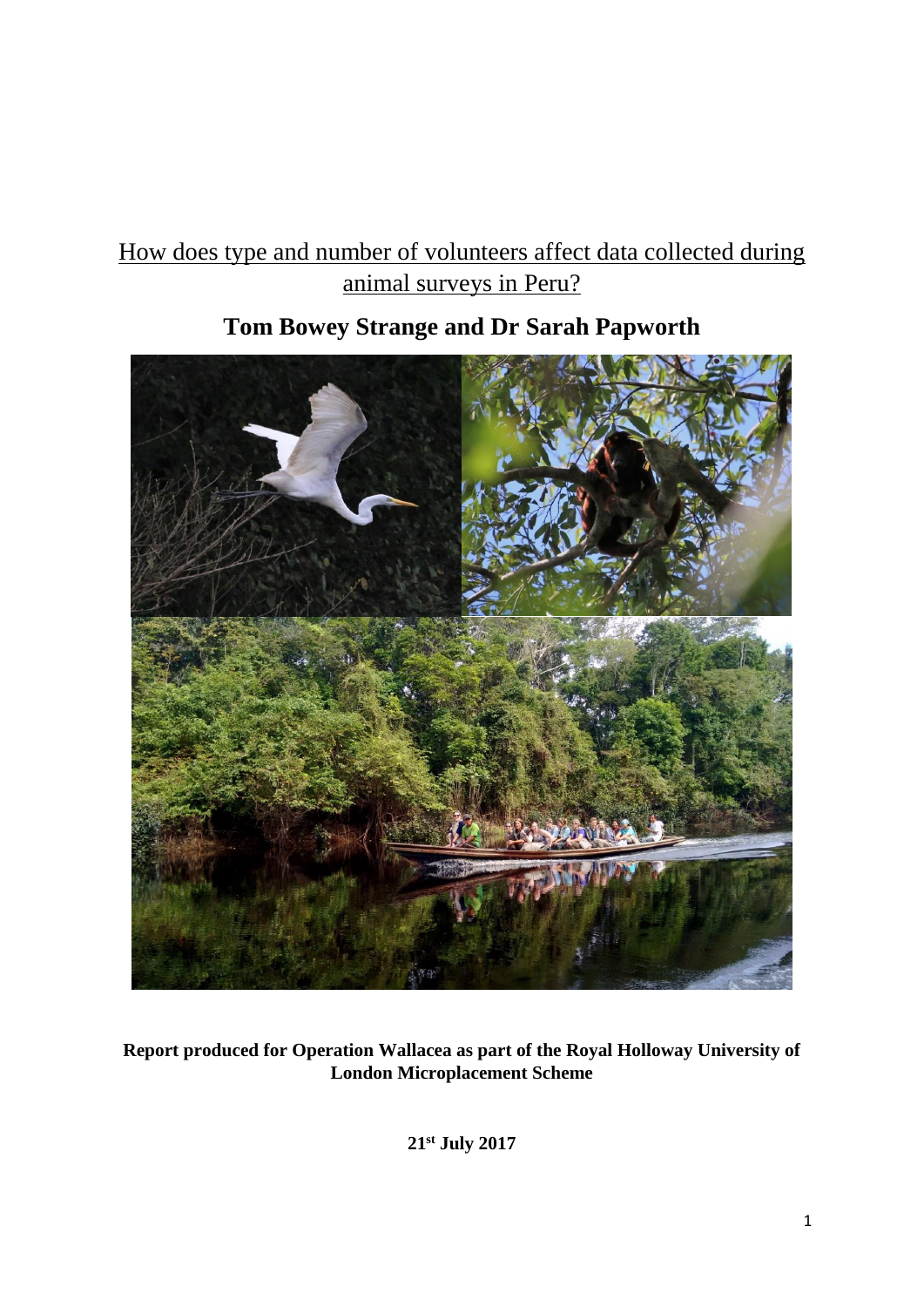#### **Introduction**

Citizen science, which utilises groups of volunteers to collect survey data, has been praised as an inexpensive method of acquiring large amounts of data (Delaney et al., 2008). Using groups of volunteers provides a larger manpower pool that can provide more data than could be obtained without them, and volunteers receive enjoyment from and education about the environment (Fore et al., 2001; Boudreau and Yan, 2003). Trained volunteers can gather field samples of a comparable quality to professional ecologists for a fraction of the cost (Fore et al., 2001). However, every volunteer is different and the ability to differentiate between animals of similar sizes and appearances may be affected by differences in volunteers, such as age and education. Delaney et al. (2008) found that education level of students was a strong predictor of a student's ability to identify the species and sex of crabs found in the field, with sex of crabs requiring a higher level of education to identify correctly than species of crab.

Despite the benefits of using trained volunteers to collect data, it is not widespread practice to used data obtained from volunteers in scientific literature because it is believed to be less reliable than professionally obtained data (Delaney et al., 2008). However, there is a growing number of studies that have tested the reliability of volunteer obtained data and have found that it is accurate and reliable for its cost (Delaney et al., 2008; Boudreau and Yan, 2003; McNicol et al., 1995).

Operation Wallacea is a conservation research organisation that utilises student volunteers to obtain data for real-world research in a variety of locations around the world (Operation Wallacea, 2017b). The data used in this experiment was obtained from study sites located in the Pacaya-Samiria Reserve in Peru (Operation Wallacea, 2017a). This study aimed to compare the data obtained by school students with university students who were volunteering with Operation Wallacea to assess whether there were any differences in the numbers of animals seen or caught in a session while considering other variables such as weather, time of day and location of sampling. The number of students participating in each survey was recorded to see if it had any effect on the data collected, although this is anticipated to not affect the identification of species found in the field, consistent with the findings of Delaney et al. (2008). The data obtained also provides indications of the biodiversity of the study site in Peru.

#### **Methods**

#### *Study site*

The Pacaya-Samiria National Reserve is the largest protected area in Peru, spanning over 20,000 km<sup>2</sup> of tropical rainforest and is a truly exceptional wilderness area. Situated deep in the rainforest of the western Amazon basin, the Pacaya-Samiria reserve teems with aquatic and terrestrial life. The two major rivers that bound the reserve are the Ucayali and Marañon, and they join to form the River Amazon right at the point where the reserve begins. Data was collected from June 13 to July 5, 2017 in the middle of the low water season –at Tacshcocha guard camp.

### *Data collection*

On each survey, the trained biologist and guide which led data collection were joined by groups of school and university students. Total group size varied between 5 and 16. Five surveys are analysed in this report: terrestrial transects, aquatic dolphin transects, aquatic bird transects, fishing bat transects, and fishing surveys.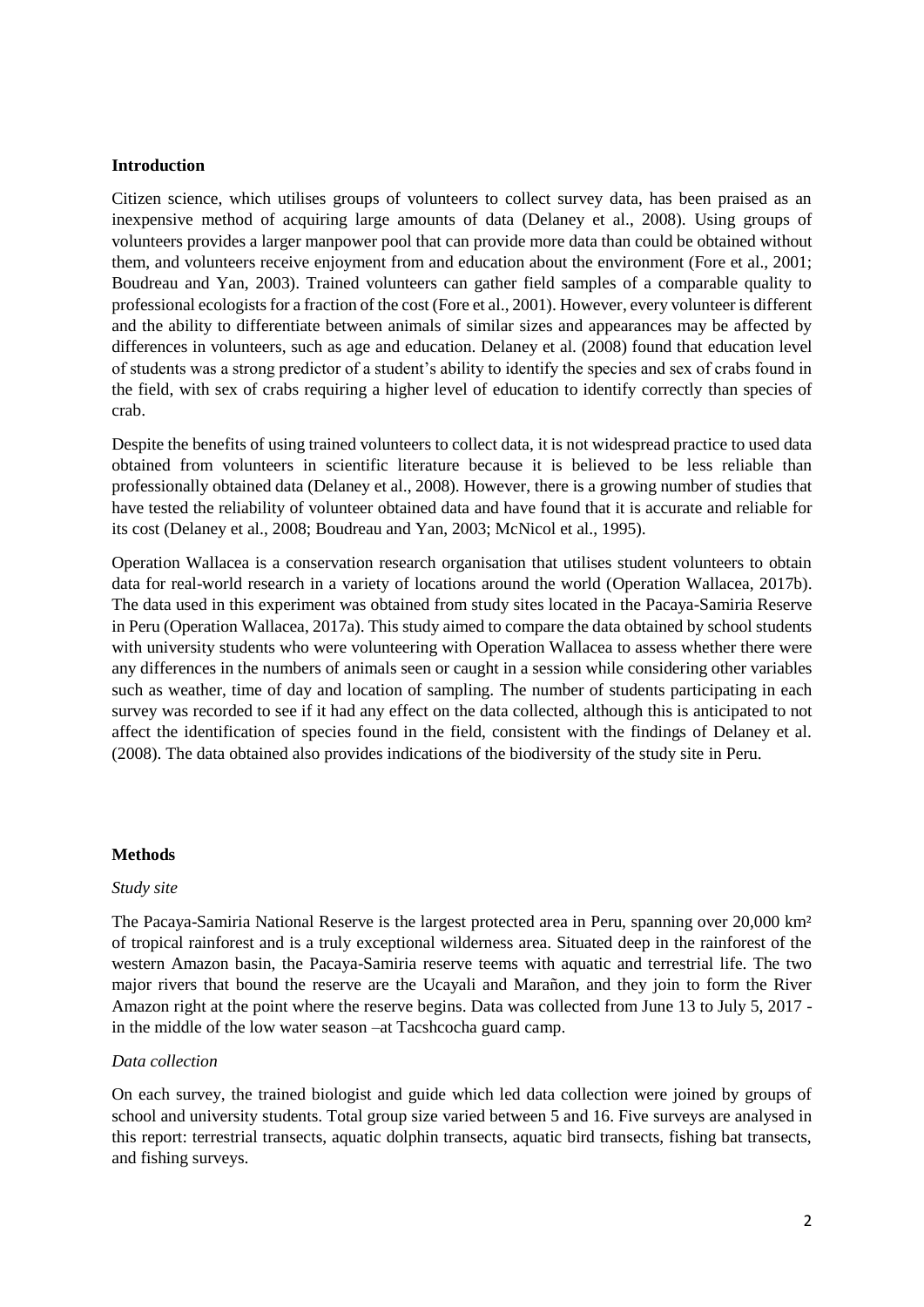## Terrestrial transects

Standard distance sampling methods were used to census eight terrestrial transects. Each transect was slowly walked at 1 km/h, and the distance from the transect was recorded for any primates or ungulates found along the transect. Once the end of the transect was reached, there was a 20 minute resting period before data was collected on the return journey. Morning transects were started at around 7:30 AM, and afternoon transects were started at approximately 3 PM. For this analysis, the total number of individual seen, and the total number of groups seen were used as response variables.

### Aquatic dolphin surveys

5 km aquatic transects were used to survey for the two dolphin species present, the pink Amazonian dolphin, *Inia geoffrensis,* and the gray dolphin, *Sotalia fluviatilis*. Morning transects were started at 9:30 AM, and afternoons transect started at 2:30 PM. The species, group size, and group composition were recorded for each dolphin sighted during the transect. In this analysis, total number of dolphins seen were used as the response variable.

### Aquatic bird transects

3 km aquatic transects were used to survey for wading birds, starting at 6 AM and 4 PM daily. All individuals of 13 species of aquatic birds seen on the transect were recorded as part of the survey. In this analysis, total number of individuals seen was used as the response variable.

## Fishing bat transects

5 km aquatic transects were used to survey for fishing bats, *Noctilio leporinus*, starting at 6:30 PM each evening. A spotlight was swept from side to side across the river as the boat moved at 14 km/h to spot fishing bats. In this analysis, total number of individual seen were used as the response variable.

## Fishing survey

The fishing survey assessed a new location each morning at 9:30 AM and afternoon at 2:30 PM. Two capture methods were used: a 30m long, 3m deep and 3.5in-mesh net, and fishing rods. Both methods were used for one hour. In this analysis, the total number of fish caught were used as the initial response variable, with supplementary analysis on the number of fish caught in the net and number of fish caught by rod.

### *Analysis*

In each analysis, the location of surveying, the time of surveying, the weather while surveying and the type and number of students who went on each survey were used as explanatory variables. In addition the interaction between the type of student and the number of students who went on a survey was analysed. The exception was the fishing bat survey which did not use time of surveying as an explanatory variable, because all surveying took place in the evening.

### **Results**

### Terrestrial transects

### *Individuals per km*

Five data entries were removed from the analysis because they were missing data points, and one outlier was excluded from the analysis because it had a Cook's distance of 1, possibly distorting the accuracy of the analysis. These exclusions made the sample size  $n = 46$ . The fixed effects of the mixed effects linear model explained over half of the variance in animals spotted per kilometre ( $R^2 = 0.522$ ). Transect used was included as a random effect and accounted for 32% of the variance. None of the fixed effects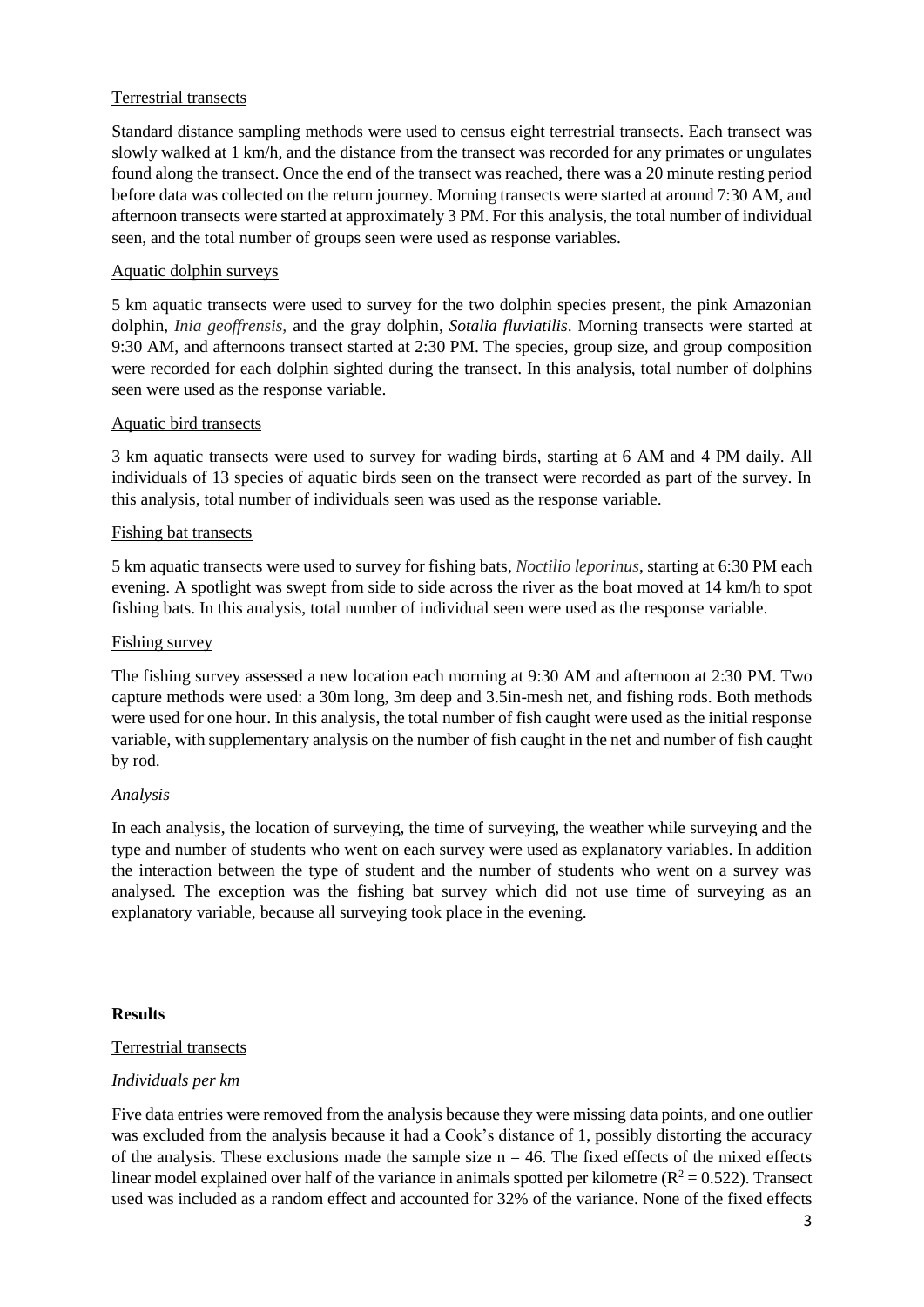had a statistically significant effect on the number of animals spotted, however there was a trend between student type and number of students on the number of animals spotted. The summary of the fixed effects are shown in Table 1 and the interaction between student type and number of students on animals spotted per kilometre is shown in Figure 1.

Table 1: Summary of the effects of various fixed variables on animals spotted per kilometre in terrestrial transects.

| Variable                         | Statistical test | $\gamma^2$ | df |          |
|----------------------------------|------------------|------------|----|----------|
| Time                             | Chi-squared      | 1.553      |    | 0.213    |
| Weather                          | Chi-squared      | 6.916      |    | 0.140    |
| Student type                     | Chi-squared      | 1.61       |    | 0.204    |
| Number of students               | Chi-squared      | 1.322      |    | 0.250    |
| Student type: Number of students | Chi-squared      | 3.701      |    | $0.054*$ |

Interaction between number and type of students on terrestrial transect surveying



Figure 1: Effect of the interaction of student type and number on animals spotted per kilometre on terrestrial transects.

## *Groups per km*

The fixed effects of the mixed effects linear model explained about 3% of the variance in groups per kilometre ( $R^2 = 0.027$ ). Random effects (transect used) accounted for 19% of the variance in groups per kilometre. None of the fixed effects had a statistically significant effect on the number of animal groups spotted per kilometre. The summary of the fixed effects is shown in Table 2.

Table 2: Summary of statistical analysis of the effect of fixed variables on the total number of groups of animals spotted per kilometre.

| Variable                         | Statistical test | $\mathbf{v}^2$ | df |       |
|----------------------------------|------------------|----------------|----|-------|
| Time                             | Chi-squared      | 1.509          |    | 0.219 |
| Weather                          | Chi-squared      | 2.61           | 4  | 0.625 |
| Student type                     | Chi-squared      | 2.375          |    | 0.123 |
| Number of students               | Chi-squared      | 1.39           |    | 0.238 |
| Student type: Number of students | Chi-squared      | 0.368          |    | 0.544 |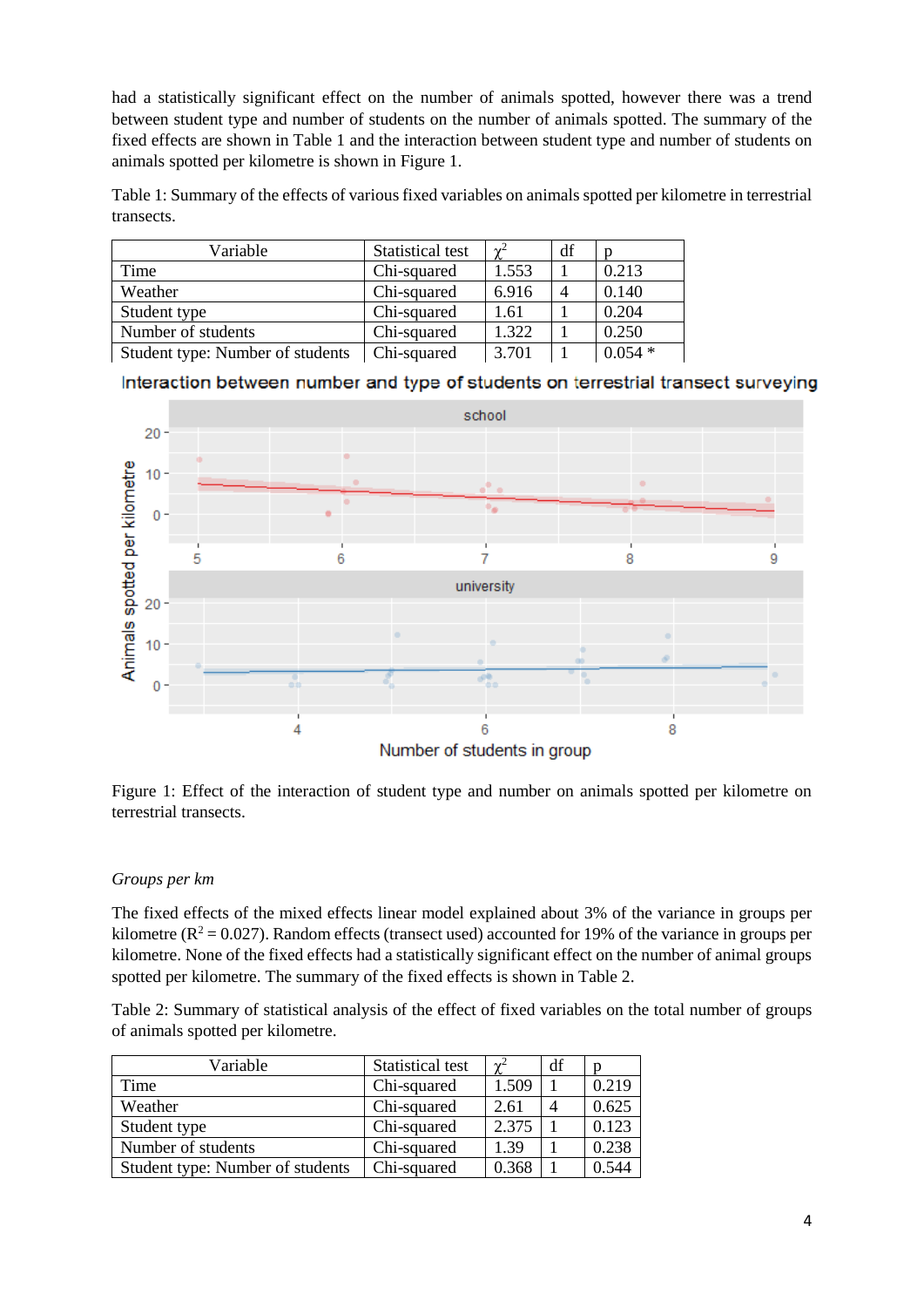## Dolphins

Two entries had missing data points so they were removed from the analysis and one outlier was removed because it had a Cook's distance value of over 1, thus skewing the results. This brought the sample size to  $n = 44$ . The fixed effects of the mixed effects linear model explained about 43% of the variance for total number of dolphins spotted ( $R^2 = 0.431$ ). Random effects (location of sampling) accounted for 32% of the variance in the total number of dolphins spotted. None of the fixed effects had a statistically significant effect on the number of dolphins spotted. The results of the analysis are summarised in Table 3.

| Variable                         | Statistical test | $\gamma^2$ | df | n     |
|----------------------------------|------------------|------------|----|-------|
| Time                             | Chi-squared      | 2.286      |    | 0.131 |
| Weather                          | Chi-squared      | 3.878      |    | 0.275 |
| Student type                     | Chi-squared      | 0.789      |    | 0.375 |
| Number of students               | Chi-squared      | 2.469      |    | 0.116 |
| Student type: Number of students | Chi-squared      | 0.161      |    | 0.688 |

Table 3: Summary of statistical analysis of the effect of various variables on the total number of dolphins spotted.

#### Wading birds

One entry had missing data points and two outliers had a Cook's distance of 1, so these were removed from the analysis, bringing the sample size to n=27. The fixed effects of the mixed effects linear model explained about 42% of the variance for birds spotted per kilometre ( $R^2 = 0.421$ ). Random effects (location of sampling) accounted for 38% of the variance in the total number of birds per kilometre. None of the fixed effects had a statistically significant effect on the total number of wading birds spotted. The results of the analysis are summarised in Table 4.

Table 4: Summary of statistical analysis of the effect of various variables on the number of wading birds spotted per kilometre

| Variable                         | Statistical test | $\mathbf{v}^2$ | df |                |
|----------------------------------|------------------|----------------|----|----------------|
| Time                             | Chi-squared      | 0.350          |    | 0.131          |
| Weather                          | Chi-squared      | 2.110          |    | 0.275          |
| Student type                     | Chi-squared      | 0.372          |    | 0.375          |
| Number of students               | Chi-squared      | 0.126          |    | 0.116          |
| Student type: Number of students | Chi-squared      | 0.014          |    | $0.90^{\circ}$ |

### Fishing bats

One entry had missing data points so it was excluded, leaving the sample size at  $n=17$ . The fixed effects of the mixed effects linear model explained about 62% of the variance for bats spotted per kilometre  $(R^2 = 0.621)$ . Random effects (location of surveying) accounted for about 13% of the variance in the total number of bats per kilometre. Number of students in the surveying group had a statistically significant effect on the number of bats spotted, as did the interaction between number of students and student type on the number of bats spotted. In addition, there was a trend between student type and the number of bats spotted. The results of the analysis are summarised in Table 5 and Figure 2 shows the effect of the interaction between student type and number of students on the bats spotted per kilometre.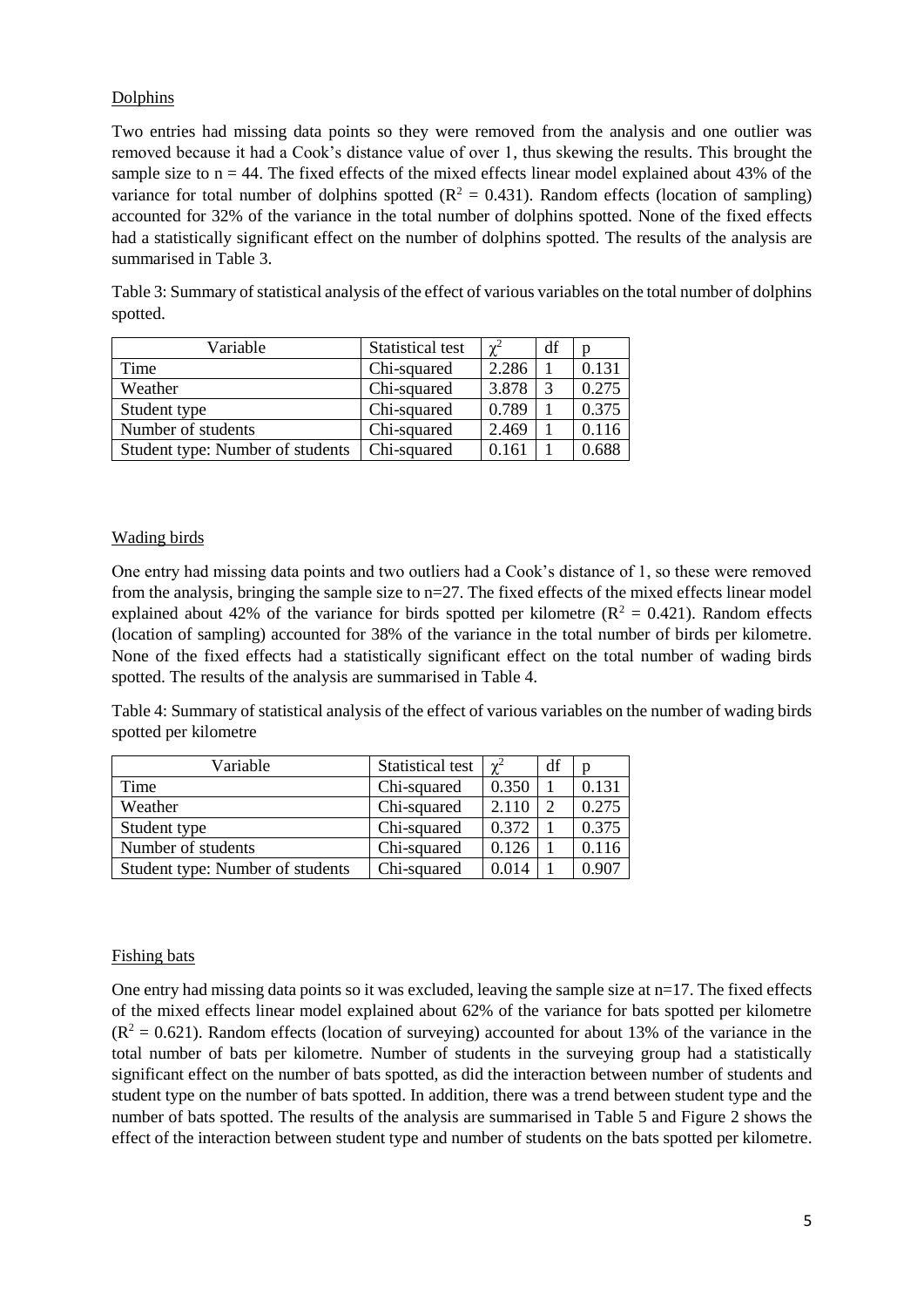Table 5: Summary of statistical analysis of the effect of various variables on the number of bat spotted per kilometre.

| Variable                         | <b>Statistical test</b> | $\sim^2$ | df |           |
|----------------------------------|-------------------------|----------|----|-----------|
| Weather                          | Chi-squared             | 0.815    |    | 0.367     |
| Student type                     | Chi-squared             | 3.261    |    | $0.071*$  |
| Number of students               | Chi-squared             | 4.036    |    | $0.045**$ |
| Student type: Number of students | Chi-squared             | 5.736    |    | $0.017**$ |

Interaction between number and type of students on bat surveying



Figure 2: Effect of the interaction between student type and number of students on bats spotted per kilometre.

## Fishing

No data was omitted so the sample size was  $n= 41$ . The fixed effects of the mixed effects linear model explained about 27% of the variance for total fish caught ( $R^2 = 0.265$ ). Random effects (location of sampling) accounted for about 0.01% of the variance in the total number of fish caught. The number of students in a group and the interaction between student type and number of students had a statistically significant effect on the number of fish caught. The results of the analysis are summarised in Table 6 and the interaction between student type and number of students on total number of fish caught is summarised in Figure 3.

Table 6: Summary of statistical analysis of the effect of various variables on the number of total number of fish caught.

| Variable                         | Statistical test | $\gamma^2$ | df |           |
|----------------------------------|------------------|------------|----|-----------|
| Time                             | Chi-squared      | 0.389      |    | 0.533     |
| Weather                          | Chi-squared      | 2.643      |    | 0.267     |
| Student type                     | Chi-squared      | 1.138      |    | 0.286     |
| Number of students               | Chi-squared      | 5.937      |    | $0.015**$ |
| Student type: Number of students | Chi-squared      | 4.068      |    | $0.044**$ |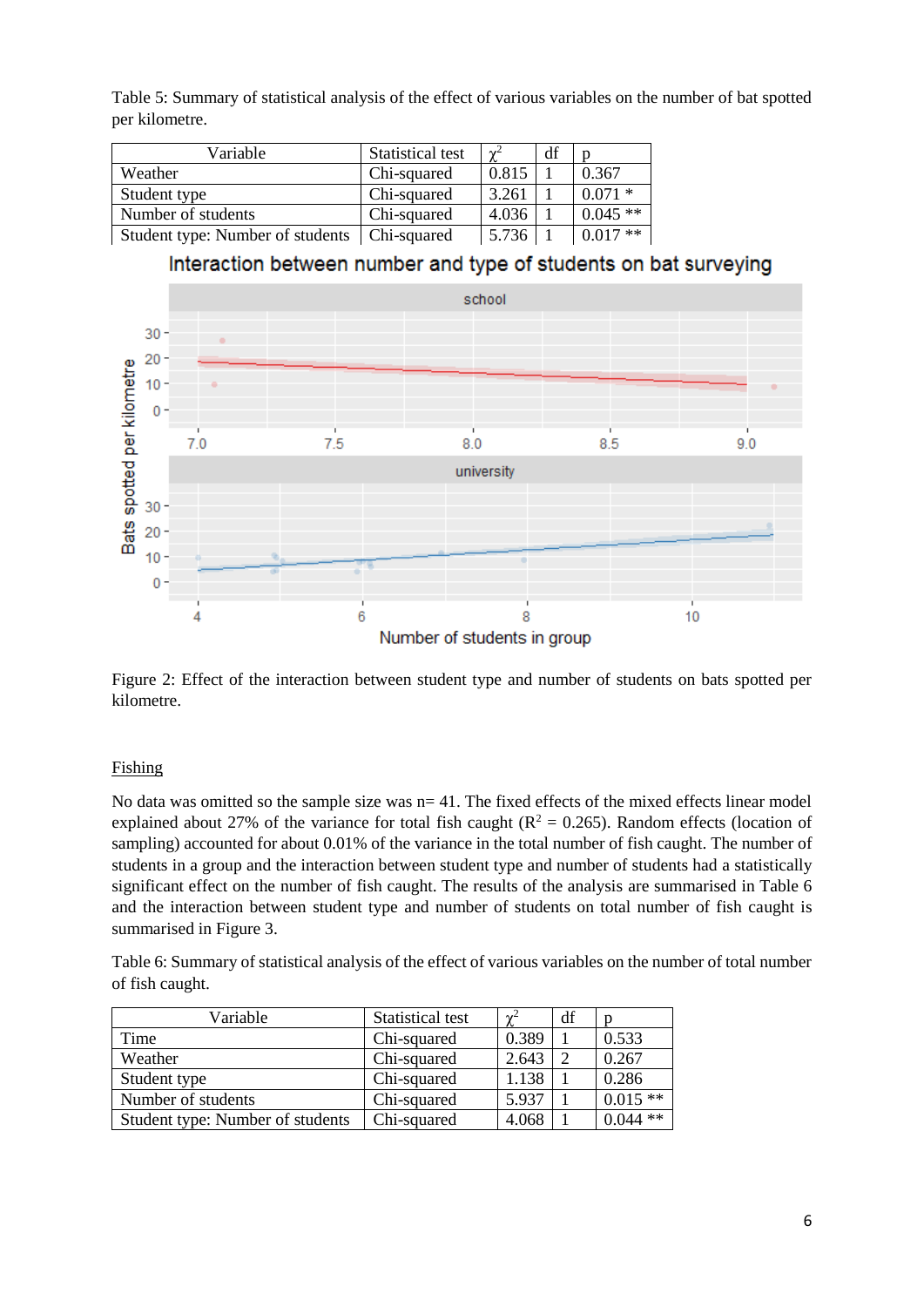

Interaction between number and type of students on fish surveying

Figure 3: Effect of the interaction between number of students and student type on total number of fish caught.

When broken down to number of fish caught by rod and net, it was found that the number of students had a statistically significant effect on the number caught by rod (Chi-squared,  $\chi^2$  = 4.390, p=0.036) and there was a trend between the interaction between student type and number of students for fish caught by rod (Chi-squared,  $\chi^2 = 3.335$ , p=0.0678). These fixed effects were not statistically significant for those caught by net, except for a statistically significant effect of the weather on fish caught by net (Chisquared,  $\chi^2$  = 9.983, p=0.007). The results for number of fish caught by rod and net are shown in Figures 4 and 5 respectively.



Fish caught by rod

Figure 4: Graph summarising linear model of effects of various variables on number of fish caught by rod.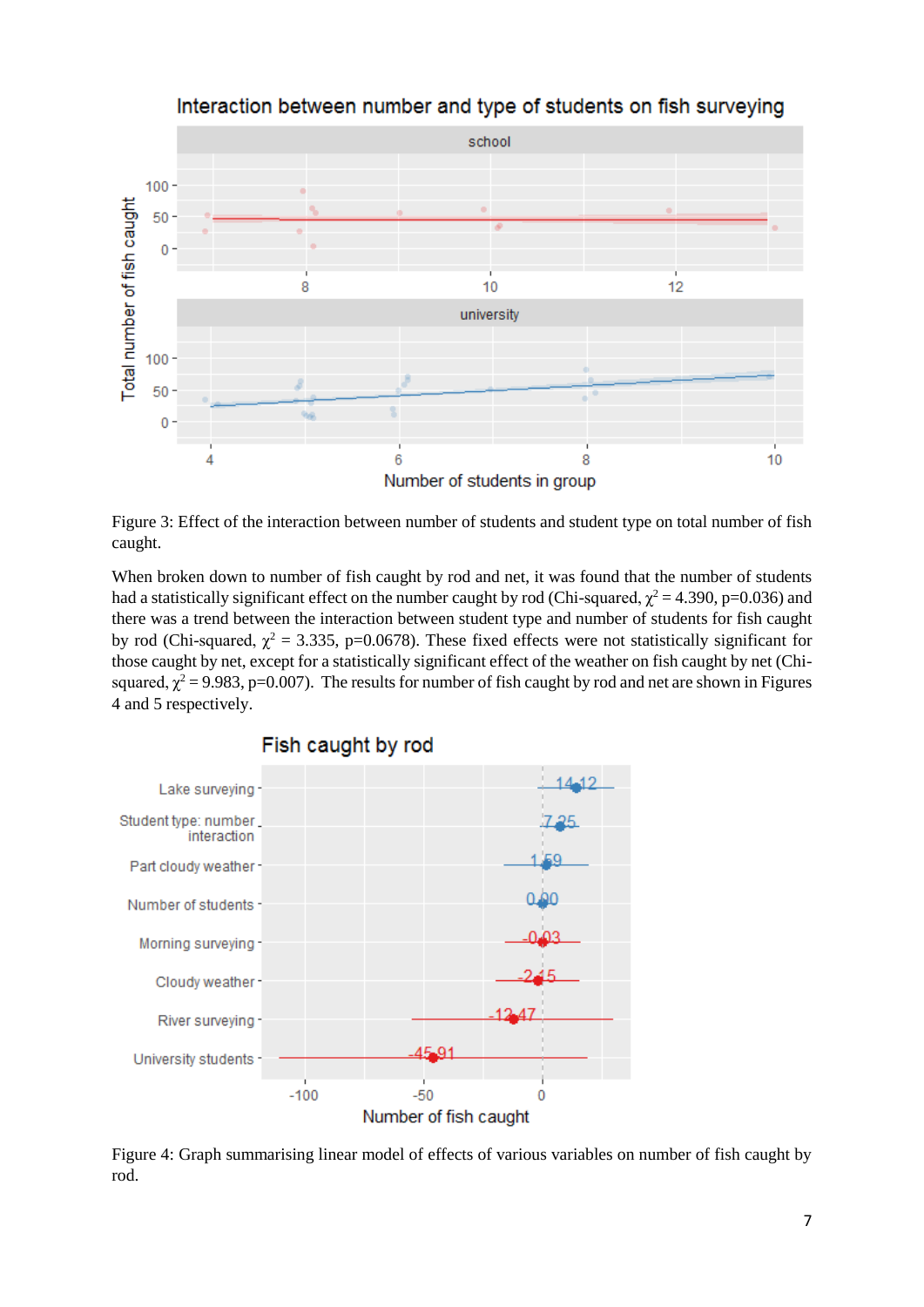

Figure 5: Graph summarising linear model of effects of various variables on number of fish caught by net.

#### **Discussion**

For the terrestrial transects, none of the fixed effects had any statistically significant effect on the total number of animals spotted per kilometre. There was, however a trend for the interaction between number of students and student type for the total number of animals spotted on the terrestrial transects. This may be due to larger groups of school students being louder and thus scaring away the wild animals, or they could be more distracted and thus less focussed on looking up to see monkeys in the tree tops. The interaction between student group size and student type on number of animals spotted on the terrestrial transects could be investigated further as it also has a statistically significant effect on number of bats spotted in the fishing bat survey and the total number of fish in the fishing survey. This interaction was not found to be statistically significant for the number of animal groups spotted per kilometre on the terrestrial transects, which could be explained by part of the group being scared away by the students, meaning the animal groups could be smaller. Investigating the effects of the fixed effects on animals per group might yield statistically significant results.

None of the fixed effects had a statistically significant effect on the total number of dolphins spotted. This may be because only the dolphins that came to the surface to breathe or near enough to be visible were recorded. This suggests that these dolphins were not afraid of humans, as it is taboo for local populations to intentionally hunt or kill dolphins (Bodmer et al., 2014), therefore they would appear regardless of the type or number of students who were in the motor boat observing them. The number of wading birds spotted was also not significantly affected by any of the fixed effects. This may be because they were disturbed by the noisy motor boat, rather than different student types or numbers in the boat.

Student type, number of students and the interaction between these two variables all appear to have effects on the number of bats spotted, but due to the low number of surveys with school children  $(n=3)$ , these results should be interpreted cautiously. Further investigation with more school student data could be done to investigate this relationship. However, an increase in the number of bats seen with the number of students could be explained by the sampling taking place at night, when visibility was low and extra eyes would see more bats.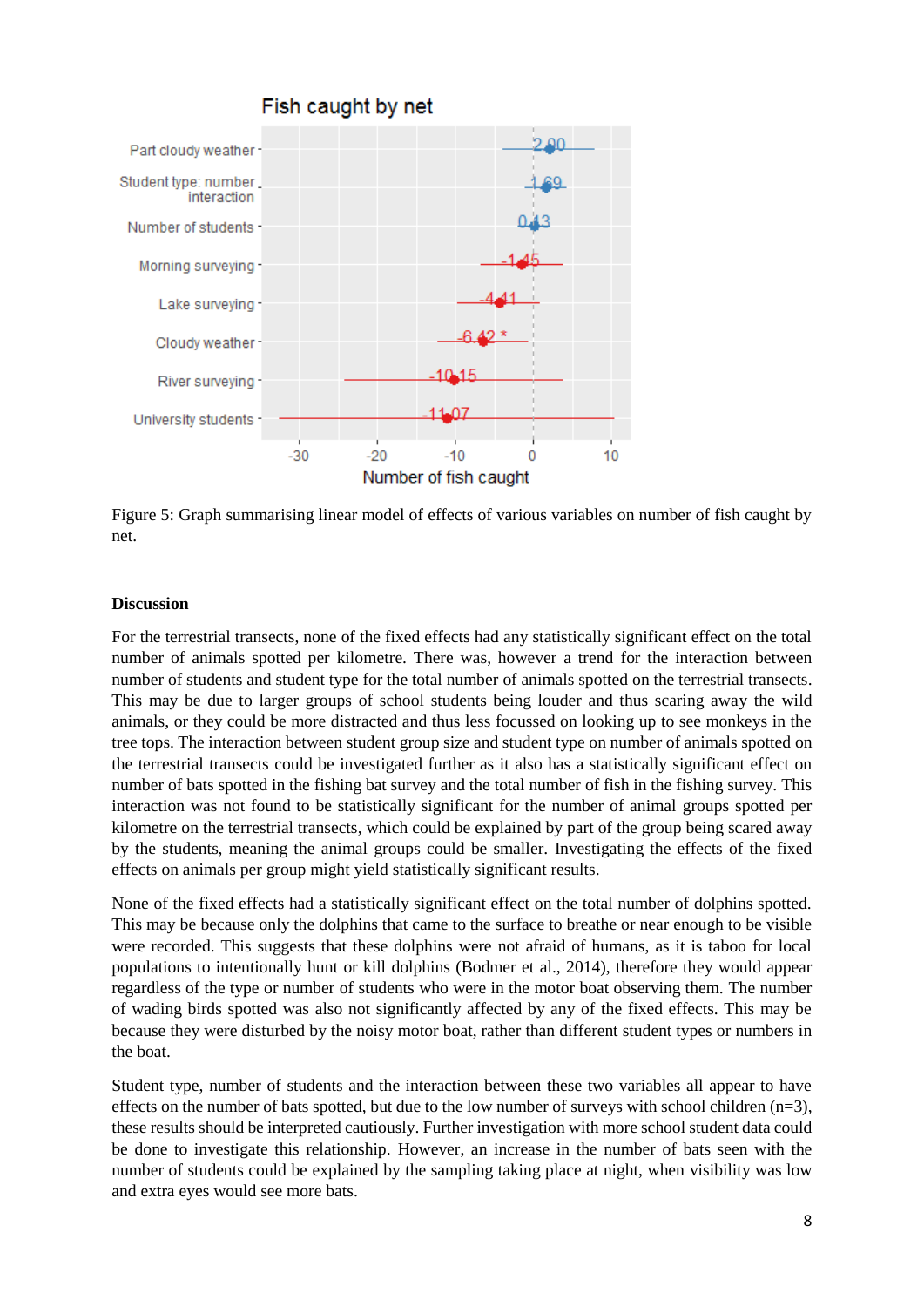Finally, the number of students fishing affected the total number of fish caught. This is to be expected, as more fishing rods in the water would likely lead to more fish being caught. This is reflected in the number of fish caught by rod being significantly affected by number of students in the boat but not for those caught by net, as regardless of the number of students in the boat, there was only one net in the water. Furthermore, the interaction between student type and student numbers also had a statistically significant effect on the total number of fish caught and a trend on the number of fish caught by rod. The number of students in the boat has a greater impact on the total number of fish caught by university students, whereas larger school groups did not catch much more than smaller school groups. However, it should be noted that the school groups were mostly larger than the university groups, so repeating the surveys with more similar sized groups may affect the interaction between student type and number of total fish caught.

Perhaps the most unusual result obtained was the statistically significant effect of weather on the number of fish caught by net. This may be due to the fish having reduced visibility on cloudy days, or because of another variable that wasn't accounted for. Further research should be done to investigate this effect.

In conclusion, most of the fixed effects tested did not have any statistically significant effect on the number of animals seen or caught. Sometimes student numbers affected the number of animals seen or caught, but often these effects would be expected (e.g. more fish caught when more rods are used). The interactions between student number and student type on animals seen or caught may be worth further investigation as it is statistically significant or trending for some surveys but not others. Finally, the effect of weather on fish caught by net may be a random finding due to the limitations of the data, but it might be worth investigating further to see if more data yields the same results.

The following statistical findings that are worth reviewing with more data to determine whether the patterns hold:

1. The interaction between student type and number of students on the total number of animals spotted on the terrestrial transects per kilometre.

2. The interaction between student type and number of students on the total number of fishing bats spotted per kilometre.

3. The interaction between student type and number of students on the total number of fish caught and the number of fish caught by rod.

4. The effect of weather on the number of fish caught by net.